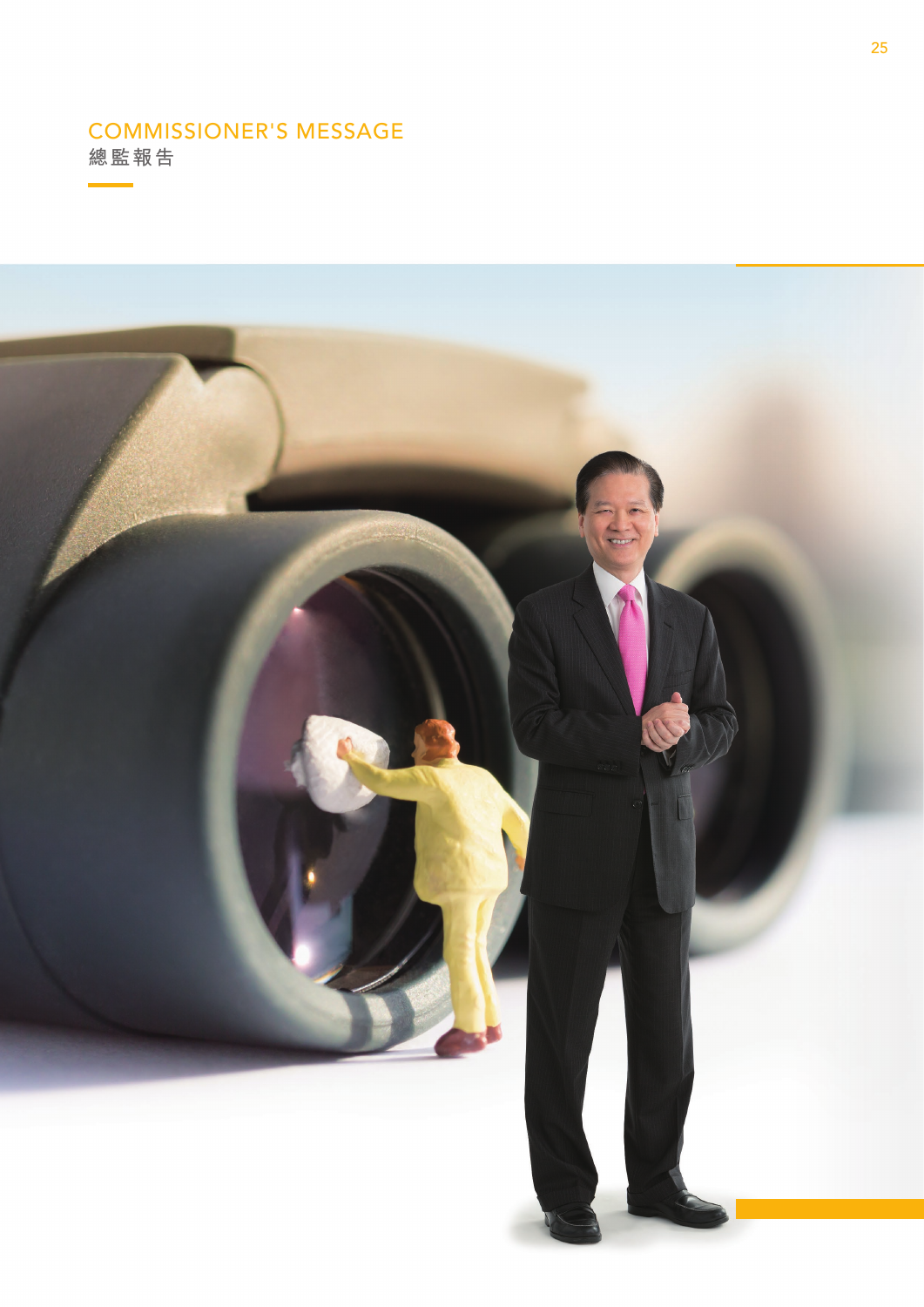COMMISSIONER'S MESSAGE **總監報告**

# SUPPORTING COMPETITIVENESS OF HONG KONG EXPORTERS

Improvements in major global economies came as a welcome reprieve against the political upheavals and other volatilities that had figured prominently in 2017. Hong Kong's export trade benefitted from the positive economic environment with total merchandise exports surging a healthy 8 percent following the 0.5 percent decline in 2016. The rebound was broad-based with increases recorded among Hong Kong's key export markets.

Nevertheless, the external business environment remains difficult to predict, often giving rise to unforeseen problems and challenges. Against this backdrop, the Corporation was steadfast in its mission to support the export industry, tackling myriad obstacles to meet its underwriting duties and track the risk profles of target overseas markets and relevant individual buyers. It is with a firm and professional approach that the Corporation is able to effectively provide proper monitoring of buyer and country risks not only to policyholders but all Hong Kong exporters.

It should be noted that positive economics does not necessarily equate to sound internal finances for businesses. In recent years, the world has witnessed development of the Internet economy at an accelerating pace. This in turn has knocked the wind out of traditional retailers which saw continued declines in sales. As online shopping becomes more mainstream and new retail business models arise, brick-and-mortar retailers who have not been able to adapt are facing increasing challenge or have even fallen into financial difficulties. Amidst the transformation in the traditional retailing space, high claims amounts were paid out in the past financial year.

In today's more complex and competitive business operating environment, SMEs continue to feel the squeeze and survival is becoming more difficult. The Corporation strives to lessen their burden and afford them with greater fexibility through the "Small Business Policy (SBP)" and its "Fixed Amount Cover Endorsement" under the SBP.

#### **支持香港出口商保競爭力**

環球主要經濟體復甦,消減了由政治動盪及 其他不穩定因素帶來的影響, 2017年香港的出口 貿易亦因為良好的經濟環境而受惠,商品整體 出口貨值由 2016 年下跌 0.5% 轉為見有 8% 的 增長,對主要市場的出口亦見增加。

然而,由多變的外圍營商環境所衍生的種種問題 和挑戰,仍是難以預料。在此前提下,信保局 一如既往秉承支持出口業的服務宗旨,克服重重 障礙,履行承保職責、追蹤海外市場和相關買家 的風險狀況。信保局以堅定及專業態度,致力為 保戶及香港出口商,就買家和國家風險,提供 有效而適切的監察。

外圍經濟轉好並不代表企業必定從中受惠。 近年,互聯網經濟加速發展,令傳統零售業深受 打擊,銷售額持續下降。網上購物日趨普及, 新零售模式冒起,部分實體零售店因無法趕上而 面臨愈來愈大的挑戰,甚至出現財政困難。伴隨著 傳統零售業的逐步轉型,信保局於上個財政年度 錄得較高的賠償額。

中小企現今面對愈見複雜及競爭劇烈的營商 環境,生存空間更為狹窄。信保局透過「小營業 額保單」及其轄下的「指定金額出口批單」,為 中小企提供更具彈性的選擇,減輕它們的負擔。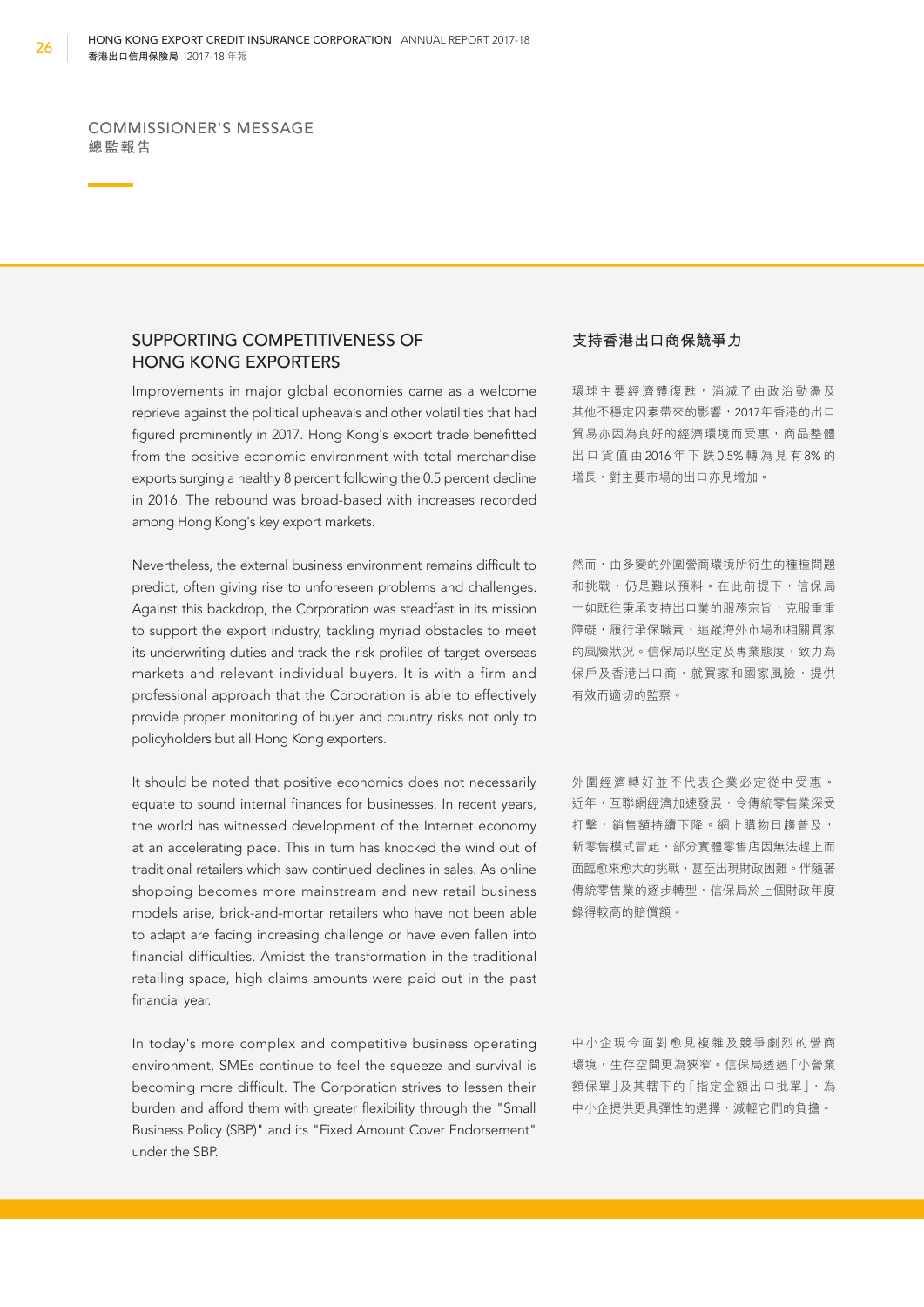# INTERNATIONAL COOPERATION

Operating in the global marketplace, it is essential that the Corporation keeps abreast of trends and developments in the sector, learning from the experience and best practices of the international export credit insurance industry. It does so through its active membership in the International Union of Credit & Investment Insurers (the Berne Union), the industry's leading global association. In October 2017, the Corporation took on the chair of the Berne Union Regional Cooperation Group (RCG) for one year to coordinate the annual meeting program. Just this past January, the Corporation hosted the 7<sup>th</sup> Berne Union RCG Capacity Building Program to facilitate the exchange of policy underwriting experience and in March, it chaired the RCG Spring Meeting. We will continue to strengthen cooperation with the Berne Union's 85 member countries to help provide suitable services and enhance credit risk protection to exporters.

## UPHOLDING CORPORATE GOVERNANCE

To be successful at supporting Hong Kong's export trade, the Corporation must first ensure that its internal operations are robust and that it pursues good corporate governance. The Corporation remains committed to uphold its solid track record in maintaining high standards of corporate governance through effective internal control systems and strong enterprise risk management processes.

The Corporation also maintains close communication with the Commerce and Economic Development Bureau and its own Advisory Board to ensure accountability and transparency. Extensive two-way internal communication is carried out to reinforce on staff the importance of good corporate governance and adherence to the Code of Conduct.

During the year, strengthening measures implemented include the establishment of the Risk Management Division to oversee corporate and other potential risks in a more systematic manner. Corresponding risk management policies have been developed and implemented as a result.

# **加強國際合作**

 投資保險業主要組織 — 信用保險業國際總會 信保局承保的業務遍佈全球,必須時刻緊貼行業 趨勢和動態,積極透過參與國際出口信用和 (伯爾尼聯盟)舉辦的會議及研討會,參考國際 出口信用保險業的經驗和做法。由2017年10月起, 信保局擔任為期一年的伯爾尼聯盟地區 合作小組的主席,負責統籌地區合作小組的 年度會議活動。今年1月,信保局舉辦「第七屆 伯爾尼聯盟地區合作小組交流培訓計劃」, 與區內信用保險機構代表探討保單核保的議題; 今年3月,信保局亦主持了「地區合作小組 春季會議」。信保局會繼續加強與伯爾尼聯盟 85個成員國的合作關係,致力為出口商提供適切 服務,提升它們的信用風險保障水平。

#### **維持良好企業管治**

信保局深信,必須以穩健的內部運作為基石,並 透過良好的企業管治,才能成功地支持香港出口 貿易。信保局將繼續透過具成效的內部監控系統 和良好的企業風險管理流程,維持高水平的企業 管治。

同時,信保局與商務及經濟發展局及諮詢委員會 一直保持緊密溝通,以維持企業管治的問責性及 透明度。信保局也透過廣泛的渠道保持緊密的 內部溝通,並確保員工充分了解良好企業管治和 遵守行為守則的重要性。

年度內,信保局實施了多項優化措施,包括設立 風險管理部,以更有系統地監察企業和其他潛在 風險,從而制定及推行相關的風險管理政策。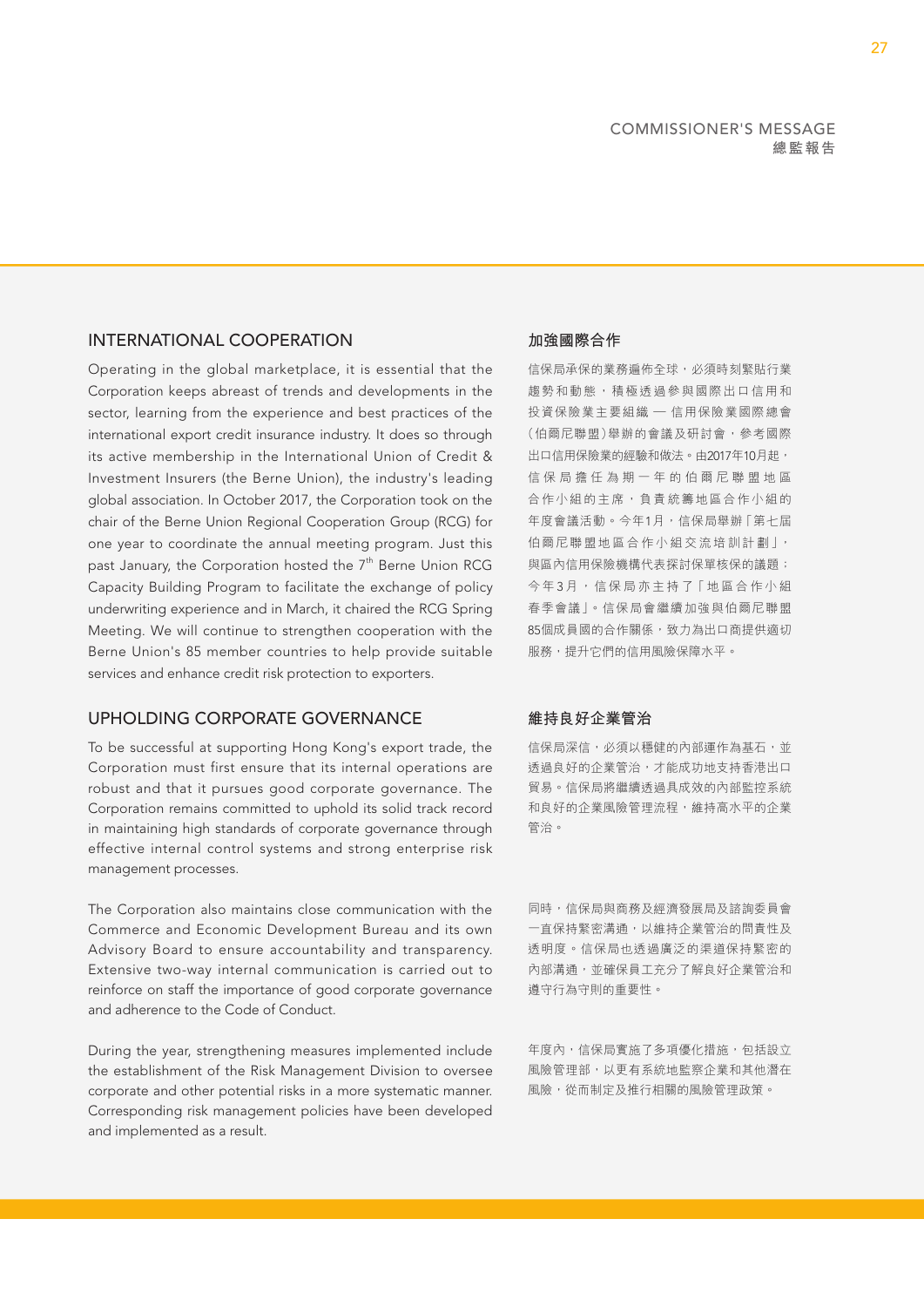COMMISSIONER'S MESSAGE **總監報告**

# KEEPING PACE TO ENCOURAGE AND SUPPORT HONG KONG'S EXPORT TRADE

While the outlook for the economy in 2018 is positive, the undercurrent of China-US trade friction, political uncertainties in the EU, renewed faltering of emerging markets and heightened geopolitical tension present major downside risks. Exporters are advised to remain vigilant in the course of conducting their business activities and have in place necessary protection measures. As the Corporation continues to step up its risk monitoring effort, it remains a readily available resource to exporters for market information and risk assessment.

# ADHERENCE TO PRUDENT RESERVE POLICY

Long-term financial stability is of critical importance and the Corporation strictly abides by a prudent reserve policy which provides for the maintenance of a contingency reserve to ensure healthy operations in spite of unforeseen risks. The level of the reserve is adjusted annually, determined based on the actuarial methodology recommended by an independent third-party consultant, to ensure the availability of an adequate reserve to cover any unexpired risks at the end of the year, pursuant to Section 12(3) of the Hong Kong Export Credit Insurance Corporation Ordinance (Chapter 1115).

A non-insurance reserve to safeguard against unfavourable operating results and a fair value reserve to record unrealised appreciation or diminution in investments are also maintained. As at 31 March 2018, the Corporation's total reserves stood at \$2,414.76 million, an increase of \$151.15 million (or 6.7%) when compared to the level of 31 March 2017.

## **與時並進 鼓勵並支持香港出口貿易**

儘管2018年的經濟前景正面,但主要下行風險 來自中美貿易摩擦、歐盟的政治不確定性、 新興市場發展停滯不前,以及地緣政治局勢升溫。 出口商進行貿易時應保持審慎,並採取適當的保護 措施。信保局會繼續強化風險監察工作,為 出口商提供市場訊息和進行風險評估。

#### **審慎儲備政策**

信保局重視維持長期財政穩健的理念,堅守審慎 的儲備政策,特設或有事項儲備金,能夠在未能 預料風險的情況下,維持良好營運。或有事項 儲備金水平是根據獨立顧問建議的精算方法每 年作出調整,確保有足夠的儲備應付在年結時 未到期的風險,符合《香港出口信用保險局條例》 (香港法例第1115章)第12條第3節的規定。

另外,信保局設立了兩個儲備金,包括用以 防範營運不佳的非保險儲備金,以及為紀錄未 變現投資增值或減值的公平價值儲備金。 截至2018年3月31日,信保局的儲備總額為 24億1,476萬元,較 2017年3月31日增加1億 5,115萬元(或6.7%)。